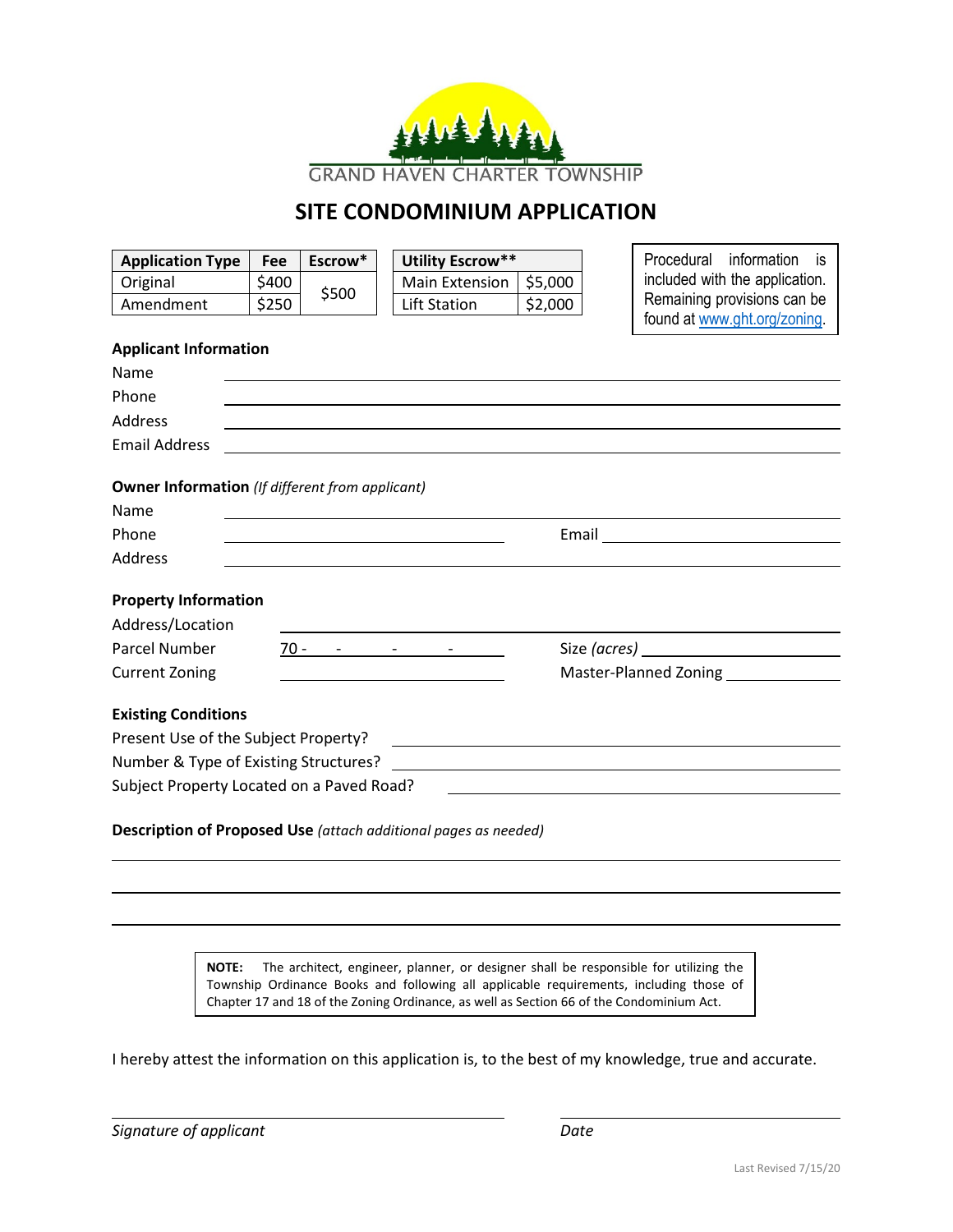*\* To cover cost of legal and consulting fees, may be increased as necessary*

*\*\* If approval of this application requires/includes the extension of a municipal utility, an additional \$5,000 escrow fee shall be required, and an additional \$2,000 escrow fee shall be required for the installation of a lift station.*

| For Office Use Only         |                                                     |                                     |  |  |
|-----------------------------|-----------------------------------------------------|-------------------------------------|--|--|
|                             |                                                     |                                     |  |  |
| <b>Materials Received:</b>  | Site Plans                                          |                                     |  |  |
|                             | Survey ________________                             | Legal Description Legal Description |  |  |
|                             | Narrative ____________                              |                                     |  |  |
|                             | Master Deed __________                              |                                     |  |  |
|                             | Dated copy of approved minutes sent to applicant?   |                                     |  |  |
|                             | <b>PLANNING COMMISSION USE ONLY</b>                 |                                     |  |  |
| <b>Approval</b>             |                                                     |                                     |  |  |
| <b>Tabled</b>               |                                                     |                                     |  |  |
|                             |                                                     |                                     |  |  |
| <b>Denied</b>               |                                                     |                                     |  |  |
| <b>Conditional Approval</b> |                                                     |                                     |  |  |
|                             |                                                     |                                     |  |  |
|                             | The following conditions shall be met for approval: |                                     |  |  |
|                             |                                                     |                                     |  |  |
|                             |                                                     |                                     |  |  |
|                             |                                                     |                                     |  |  |
|                             |                                                     |                                     |  |  |
|                             |                                                     |                                     |  |  |
|                             |                                                     |                                     |  |  |
|                             |                                                     |                                     |  |  |

*Signature of Planning Commission Chair Date*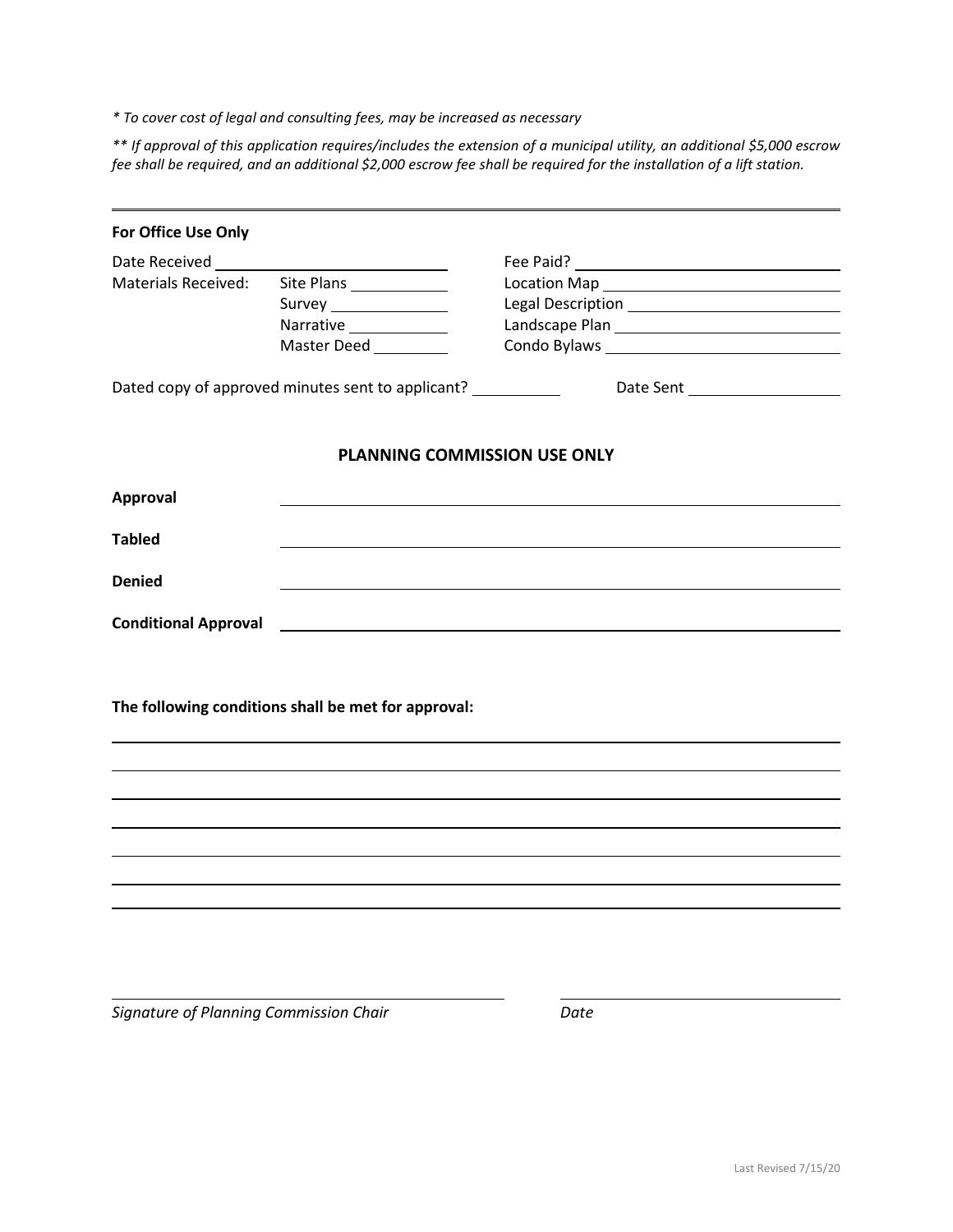

ZONING ORDINANCE 2020

17.2

#### Section 17.01 Purpose and Scope.

Site condominium projects are condominium developments in which each condominium unit consists of an area of vacant land and a volume of surface or sub-surface vacant air space within which a building or other improvements may be constructed by the condominium unit owner. Each site condominium unit may also have an appurtenant limited common element reserved for the exclusive use of the owner of the condominium unit. Either the condominium unit by itself, or the condominium unit taken together with any contiguous, appurtenant limited common element, shall be considered to constitute a building site which is the functional equivalent of a "lot" for purposes of determining compliance with the requirements of the Zoning Ordinance and other applicable laws, Ordinances, and regulations. Site condominium projects may also include general common elements consisting of common open space, recreational areas, streets, and other areas available for use by all owners of condominium units within the project. Lots or condominium units should be supported by certain infrastructure features, including paved roads, natural gas, municipal water and sanitary sewer, if available.

This Chapter requires preliminary review by the Zoning Administrator and Planning Commission followed by final review and approval by the Zoning Administrator and Township Board of site condominium project plans to ensure that site condominium projects comply with all applicable laws, Ordinances, and regulations, including, without limitation, this Zoning Ordinance, and the Condominium Act, Public Act 59 of 1978, as amended. Site condominium projects may be approved as provided by this Chapter in any zoning district for the uses permitted by the Zoning Ordinance in the zoning district in which the project is located.

#### Section 17.02 Definitions.

- **(A)** For purposes of determining compliance with the applicable requirements of the Zoning Ordinance (including, without limitations, height, area, yard, and density requirements) or with other applicable laws, Ordinances, or regulations, a "building site" shall be considered to be the equivalent to a "lot".
- **(B)** Except as otherwise provided by this Ordinance any words or phrases used in this Chapter which are specifically defined in the Condominium Act, shall conform to the meanings given to them in the Condominium Act.
- **(C)** The following terms, as used in this Section, shall have the following definitions common elements; condominium documents; condominium unit; contractible condominium; convertible area; expandable condominium; general common elements; and master deeds.
- **(D)** Other terms specific to Site Condominium Projects (Building Envelope; Building Site; Condominium Act; Limited Common Element; Site Condominium Project; Site Condominium Project Plan; and Site Condominium Unit) are defined in **Chapter 21** (Definitions).

# Section 17.03 Standards for Approval.

**(A)** All site condominium projects must meet all requirements of this Ordinance, including but not limited to landscaping, lighting, parking, signage, and resiliency requirements.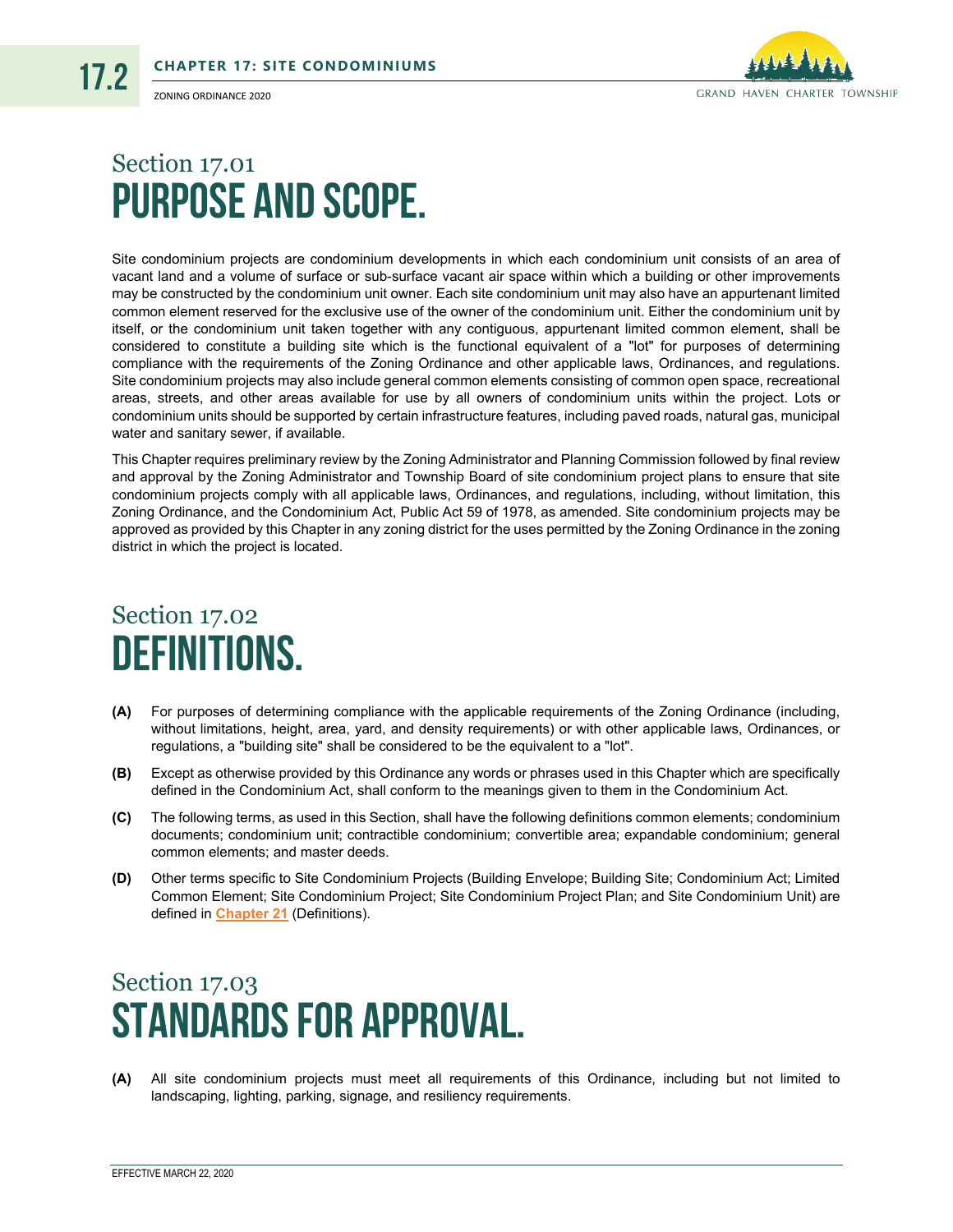

17.3

**GRAND HAVEN CHARTER TOWNSHIP** 

- **(B)** All site condominium projects must meet all requirements of the Township Subdivision Ordinance.
- **(C)** Site Condominiums including eight (8), or more, residential units must be approved as Planned Unit Developments, in addition to the approval described in this chapter, and must meet all requirements for Planned Unit Developments.

# <span id="page-3-0"></span>Section 17.04 Contents of Site Condominium Project Plans.

A condominium project plan shall include the documents and information required by Section 66 of the Condominium Act (commonly known as "Exhibit B Documents") and by this Chapter of this Ordinance as determined necessary by the Planning Commission for review of a preliminary plan or by the Township Board for review of a final plan and shall also include the following.

- **(A)** The use and occupancy restrictions and maintenance provisions for all general and limited common elements that will be included in the master deed.
- **(B)** Storm drainage and a stormwater management plan, including all lines, swales, drains, basins, and other facilities and easements granted to the appropriate municipality for installation, repair, and maintenance of all drainage facilities.
- **(C)** A utility plan showing all municipal water and sanitary sewer lines and easements granted to the appropriate municipality for installation, repair, and maintenance of all utilities.
- **(D)** A narrative describing the overall objectives of the proposed site condominium project.
- **(E)** A narrative describing the proposed method of providing potable water supply, waste disposal facilities, and public and private utilities.
- **(F)** A street construction, paving, and maintenance plan for all private streets within the proposed condominium project.

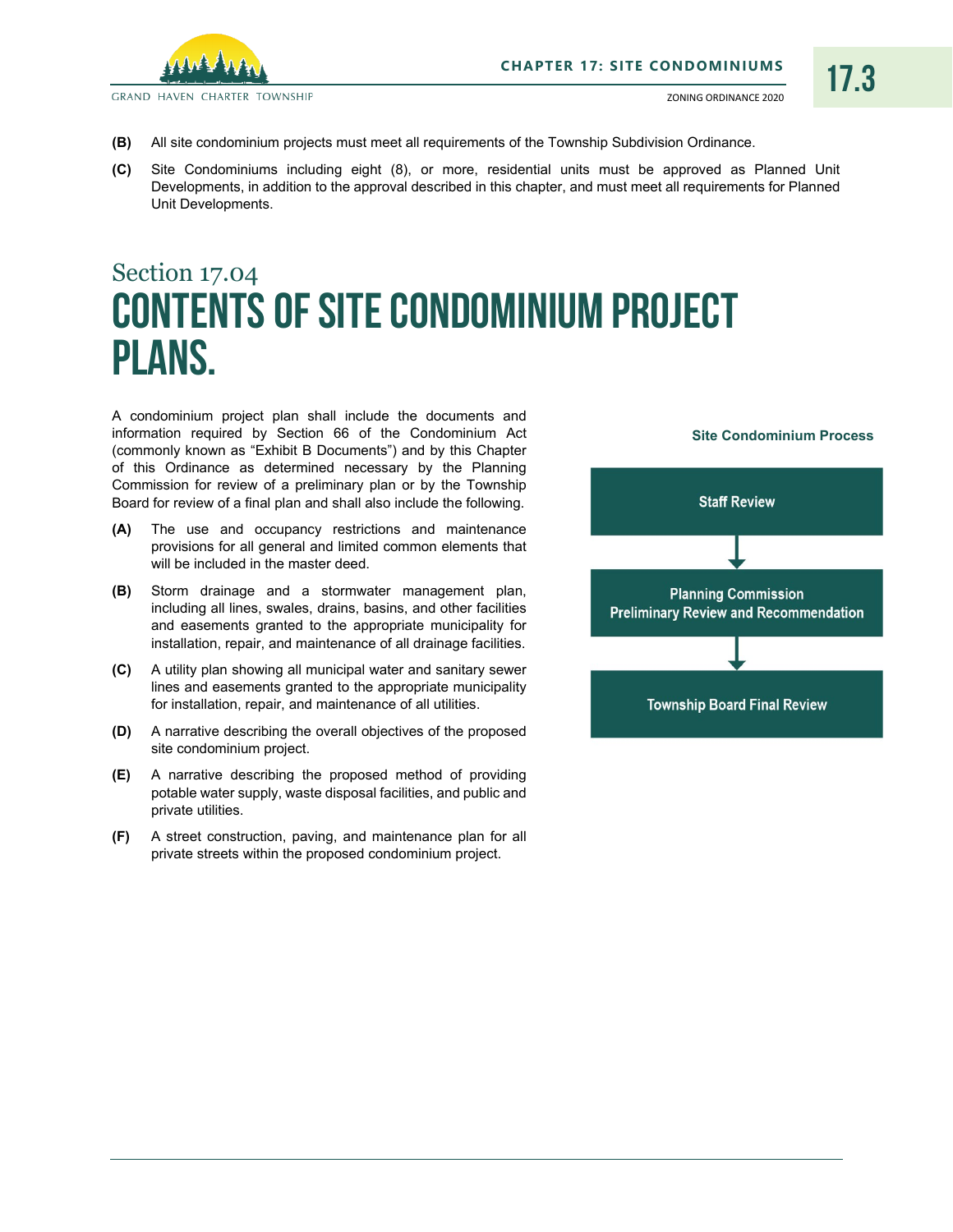17.4



# Section 17.05 Preliminary Staff Review.

- **(A)** Application for review and approval of a site condominium project plan shall be initiated by submission to the Zoning Administrator of a minimum of four (4) hard copies and an electronic copy of a preliminary site condominium project plan which complies with the requirements of **[Section 17.04](#page-3-0)** of this Chapter, and an electronic copy of the proposed Master Deed and Bylaws for the condominium.
- **(B)** The Zoning Administrator and other Township staff and consultants as deemed necessary shall review the proposal and provide comments within ten (10) business days of receipt of a complete application.
- **(C)** The application shall not be placed on the Planning Commission agenda until the Zoning Administrator has determined the requirements of this Ordinance have been met substantially.

### <span id="page-4-0"></span>Section 17.06 Preliminary Plan Review by the Planning Commission.

- **(A)** Prior to final review and approval of a site condominium project plan by the Township Board, a preliminary site condominium project plan shall be reviewed by the Zoning Administrator and the Planning Commission in accordance with the procedures, standards, and requirements provided by this Section.
- **(B)** The applicant shall provide fourteen (14) hard copies and an electronic copy of the preliminary plan to the Zoning Administrator who shall review the preliminary plan to determine its completeness and to provide any comments to the Planning Commission regarding the plan. The Zoning Administrator may alter the number of required copies based on the needs of the Planning Commission and Board of Trustees.
- **(C)** The Planning Commission shall review the preliminary site condominium project plan in accordance with the standards and requirements of this Ordinance for Site Plan Review, and in accordance with the following additional standards and requirements:
	- **(1)** In its review of a site condominium project plan, the Planning Commission shall consult with the Zoning Administrator, Township Attorney, Township Engineer, Township Fire Chief, Township Planner, or other appropriate persons regarding the adequacy of the proposed common elements and maintenance provisions, use and occupancy restrictions, utility systems and streets, project layouts and design, or other aspects of the proposed project, and compliance of the proposed project with all requirements of the Condominium Act or other applicable laws, Ordinances, or regulations.
	- **(2)** The building site for each site condominium unit shall comply with all applicable provisions of this Ordinance, including minimum lot area, minimum lot width, required front, side, and rear yards, and maximum building height.
		- $(a)$ For detached single family homes with dedicated yards that are not part of the common element, the area and width of the building site shall be used to determine compliance with the minimum lot area and lot width requirements. Compliance with required front, side, and rear yards shall be determined by measuring the distance from the equivalent front, side, or rear yard boundaries of the building site to the closest respective front, side, or rear boundary of the building envelope.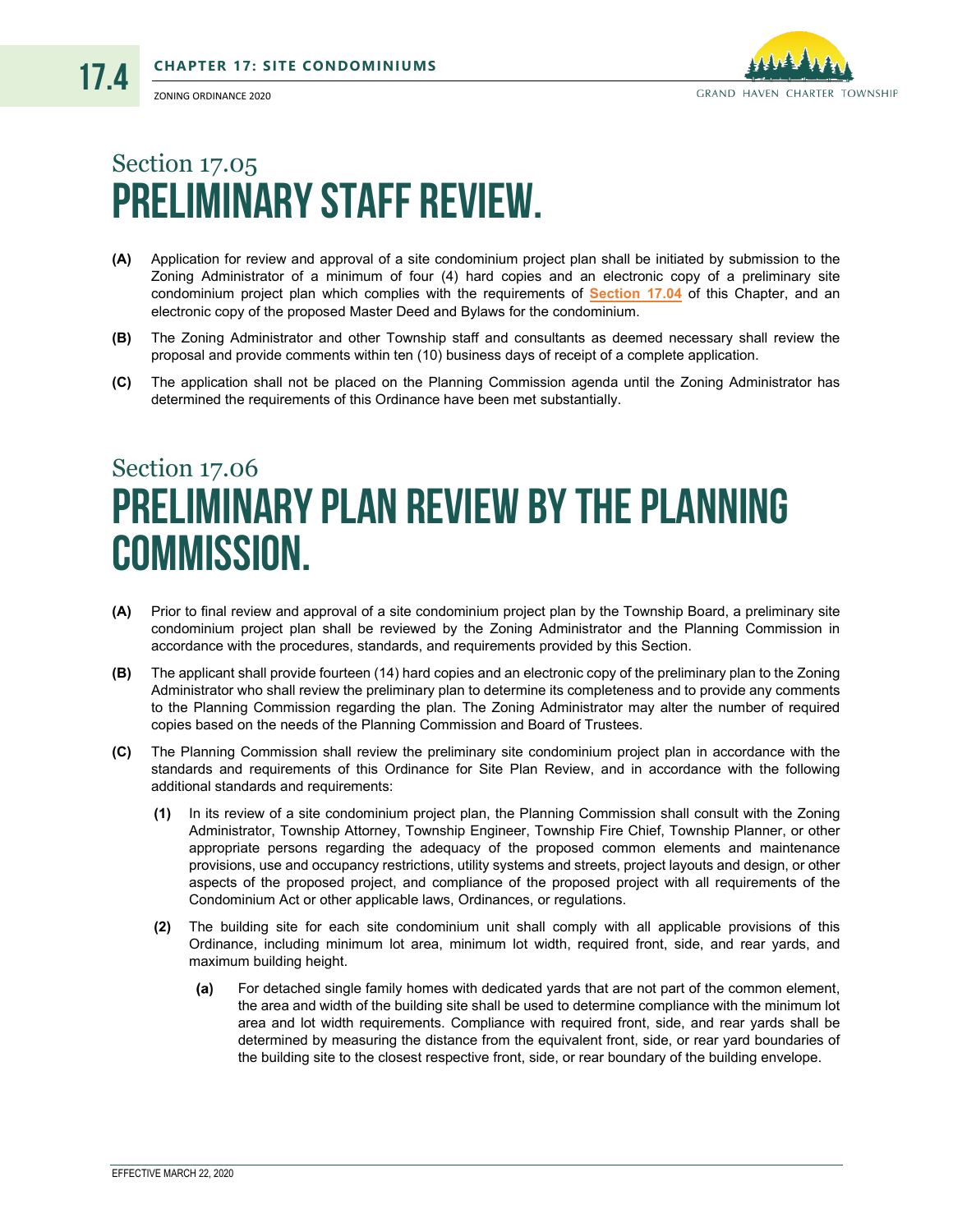**GRAND HAVEN CHARTER TOWNSHIP** 

- For multiple family or attached single family dwelling units that do not have dedicated yards, the  $(b)$ area and width of the entire parcel shall be used to determine compliance with minimum lot area and lot width requirements. Compliance with required front yard shall be determined by measuring from the edge of the pavement of the nearest roadway to the building. Compliance with the required side, and rear yards shall be determined by doubling the required side and rear yard requirements and ensuring that all buildings are separated by the resulting distance. Multiple family and attached single family developments must also comply with the maximum density requirement in **Section 2.08**, footnote G.
- $(c)$ With regard to building height, the condominium documents shall expressly provide that no building shall exceed the maximum building height permitted by the applicable zoning district regulations.
- All Master Deeds, Covenants, Bylaws, or other similar internal regulations of a condominium or  $(d)$ site condominium shall encourage the use of the native species listed in **Section 4.02.A.1**, in order to support the Township Master Plan's goals of conserving groundwater resources, reducing the need for irrigation and maintenance, drought and flooding resiliency, and overall cost savings.
- **(3)** If a site condominium project is proposed to have public streets, the streets shall be paved and developed to the minimum design, construction, inspection, approval, and maintenance requirements for platted public streets as required by the Ottawa County Road Commission. All private streets in a site condominium project shall be developed to the minimum design, construction, inspection, approval, and maintenance requirements and any other applicable standards of the Township's Private Roads Ordinance.
- **(4)** The site condominium project shall be connected to the Township's water and sanitary sewer facilities, if available. The Township's water and sanitary sewer facilities shall be determined to be available if there is municipal water supply main or sanitary sewer line to which connection can be made within two thousand, seven hundred (2,700) feet of the site condominium's nearest common element and the connection can be constructed, based on an analysis by a professional engineer. If public water and sanitary sewer facilities are not available, the Site Condominium Project shall either be served by a private central system designed for connection to a public system when and if a public system is made available, or shall have a well, septic tank, and drain field located within the condominium unit's building site. Water and sanitary sewer facilities shall be approved by the Ottawa County Department of Health and the Township in accordance with applicable standards. Further, any Site Condominium that is not currently served by public sewer and water shall have a mandatory condition of approval to execute a Public Utility Future Connection Agreement. This Agreement would require all properties to be a "yes" vote if any Special Assessment District is ever proposed that would provide public sewer and/or water to the development.
- **(5)** The Planning Commission shall require the plan to be submitted to the Ottawa County Health Department, Ottawa County Road Commission, Ottawa County Water Resources Commissioner, Michigan Department of Natural Resources, Michigan Department of Energy, Great Lakes, and Environment, Michigan Department of Public Health, and other appropriate state and county review and enforcement agencies or their successors ("the Agencies") having direct authority over any aspect of the proposed site condominium project.